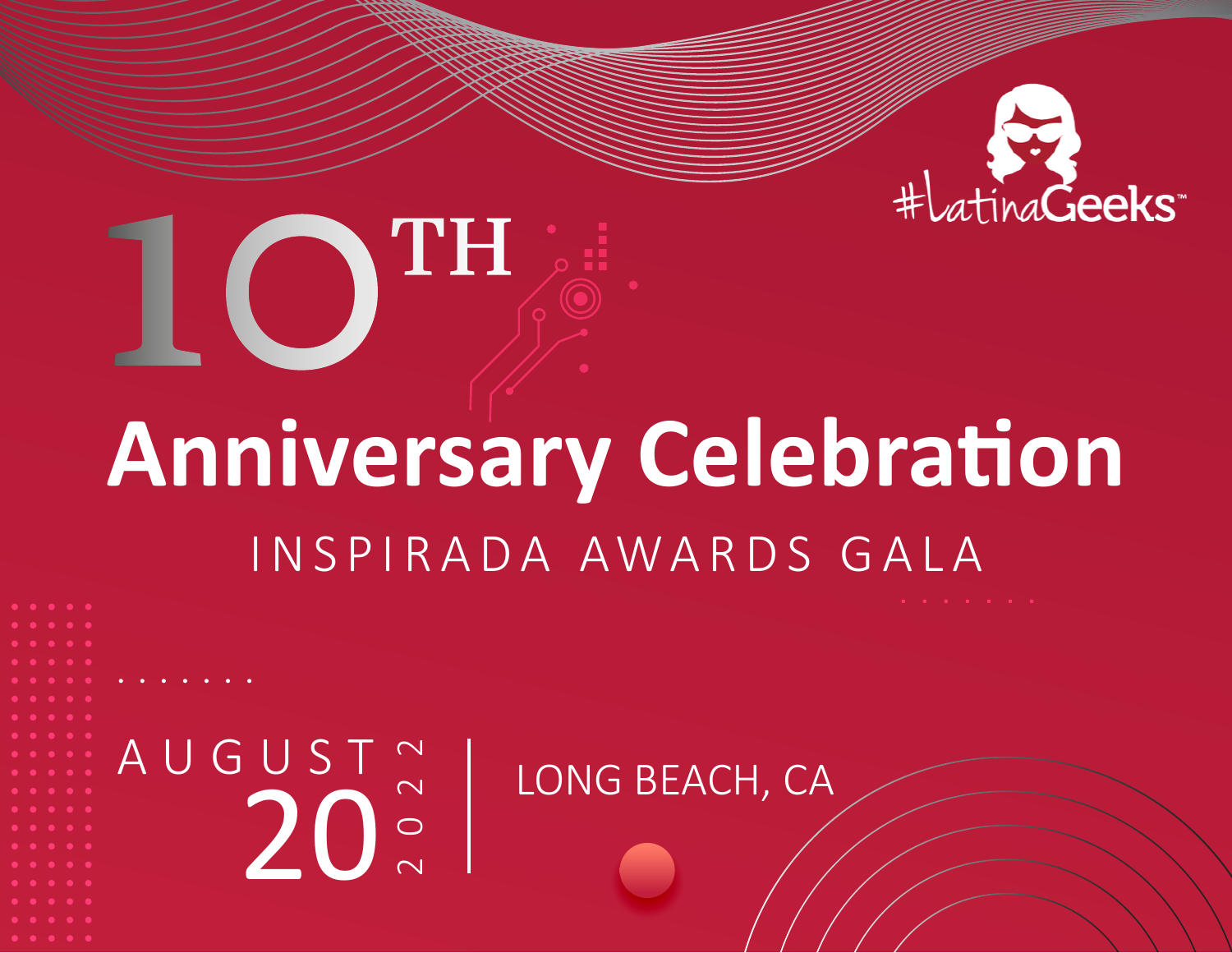

# **ABOUT THE EVENT**

**#LatinaGeeks** proudly presents our premiere 10TH anniversary celebration and awards gala this August 20th at the Museum of Latin American Arts (MOLAA) in Long Beach, California. We will bring together 250+ powerful and inspiring Latinas and supporters from San Diego, Orange County, Silicon Valley, Los Angeles and nationwide.

This year, we are also honoring four Latina industry leaders who have pioneered innovation, fostered the spirit of entrepreneurship— and are using technology to create transformative impact in our community, our companies, and our world. We are excited to also honor a 'rising star' whose vision and spirit of innovation is helping to make the world a better place.

Our gala will also feature a cocktail reception with opportunity to meet our Award recipients, music, buffet-style dinner, a panel discussion, and silent auction.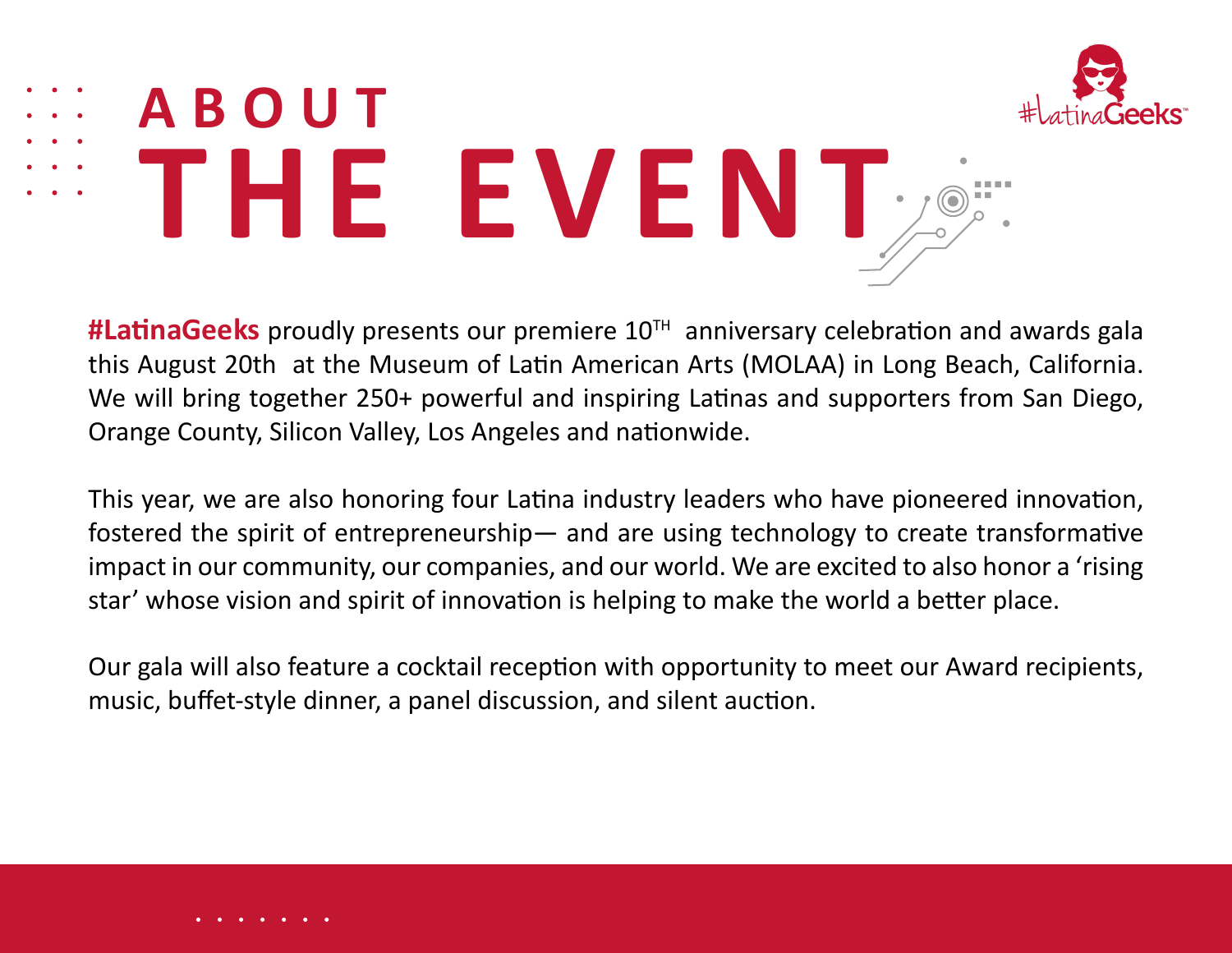



**#LatinaGeeks** is a 501 (c) (3) nonprofit organization with chapters across the western United States. Our chapters are led by volunteers who are the heart and soul of the organization; their contributions and leadership are critical to fulfilling our mission. Lead volunteers play a vital role in helping to create an organizational culture to support and empower women in technology, while also fostering global citizens and powerful agents of change here in the United States.

#### **OUR MISSION**

Ourmission isto educate and empower our Latina community by sharing technical knowledge, business skills, and entrepreneurship resources through hands-on workshops, strategic partnerships, and community events.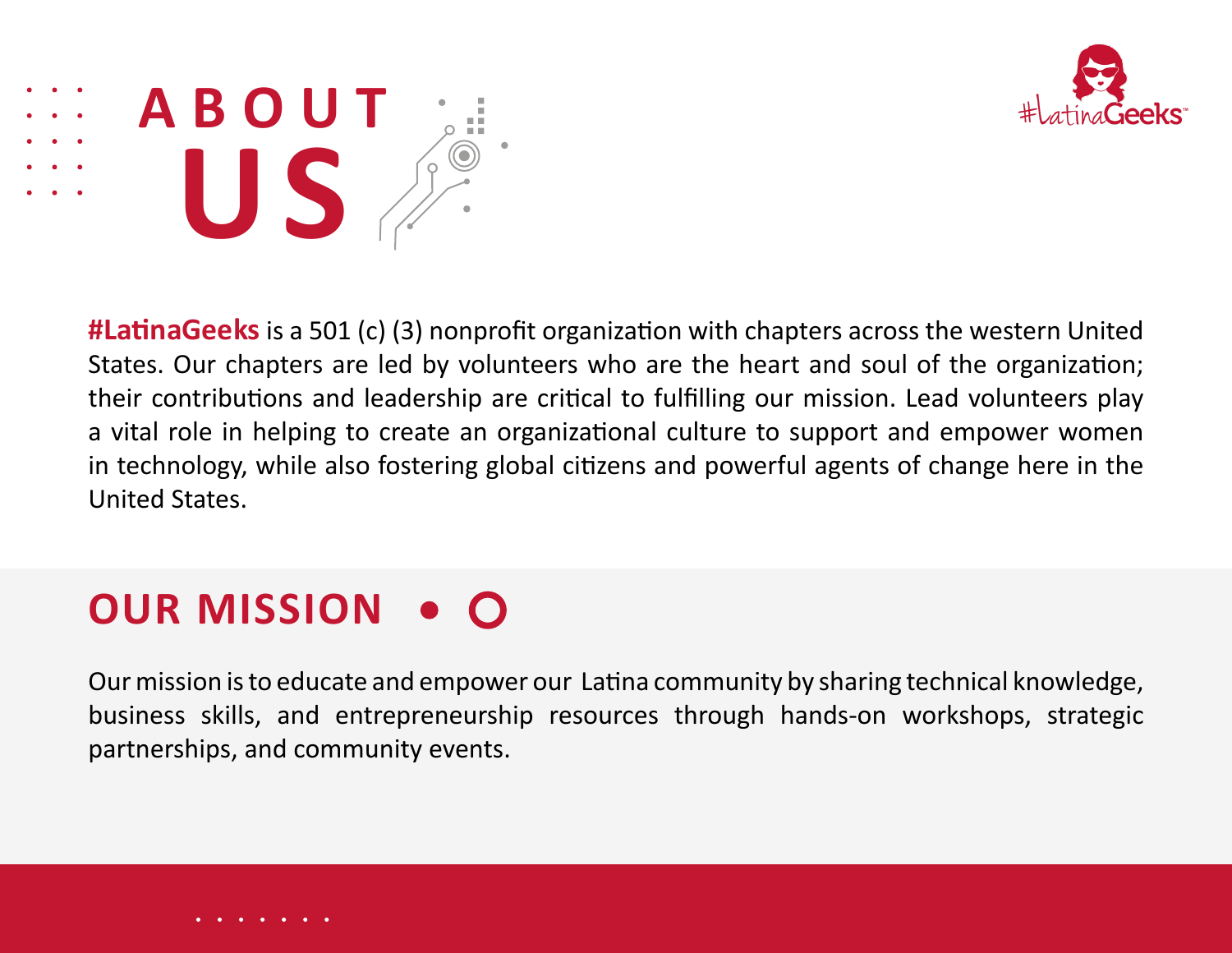



#### **Inspirada Awards Gala Sponsorship Opportunities**

*An evening to support and celebrate our diverse community so we can collectively drive change by building on a vision for a more equitable and inclusive future for Latinas in technology.*

**#LatinaGeeks** invites you to become an official partner of our 10th Anniversary Celebration and Inspirada Awards Gala. Our sponsorships are designed for corporations, government entities, academia, and more - who believe that good corporate citizenship involves supporting charitable endeavors like ours that are impacting the community. Your support is vital and important as all proceeds will help us strengthen the capacity of programs we offer to educate and support our Latina community of builders, dreamers, and doers pursuing careers in technology.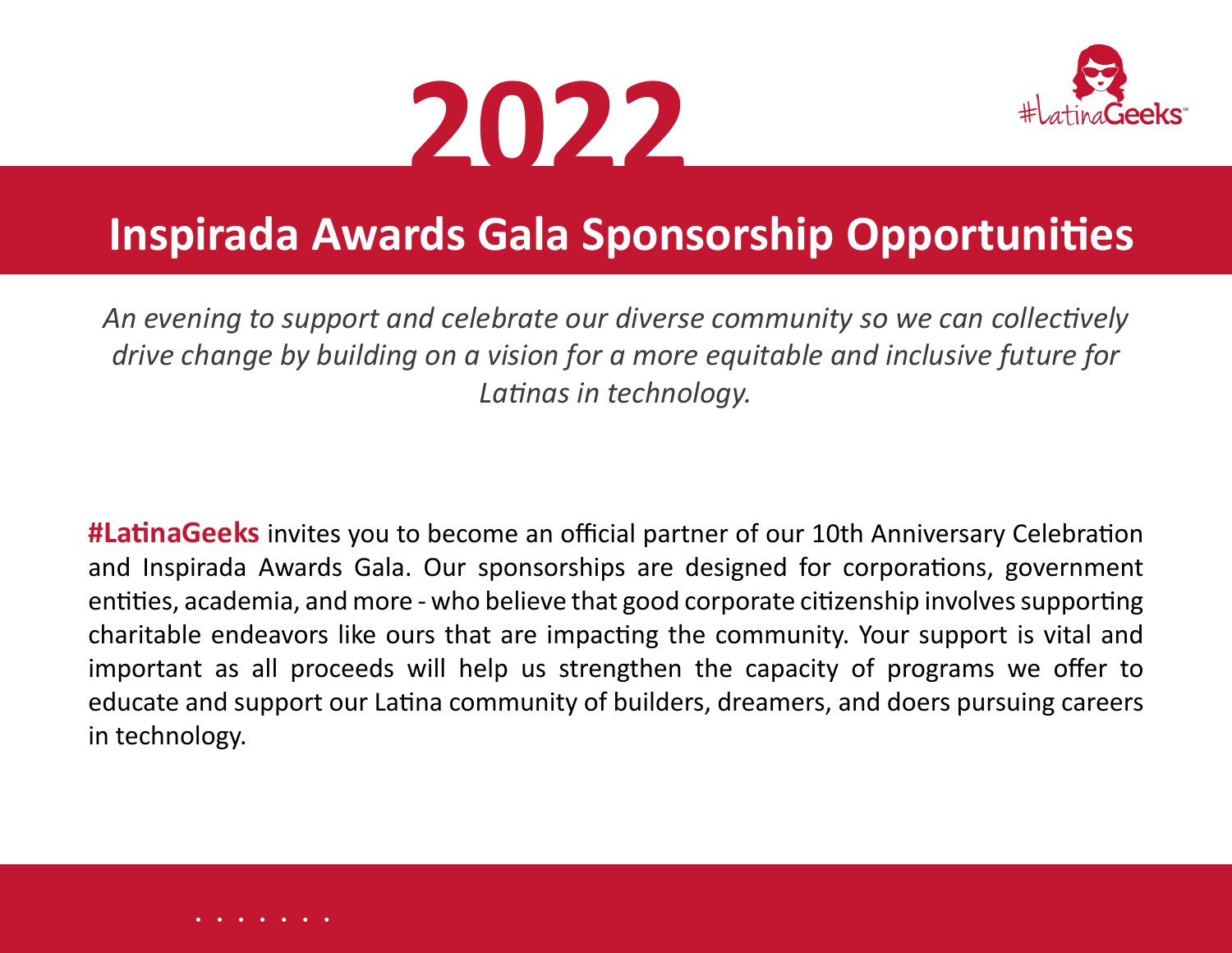#### **SPONSORSHIP OPPORTUNITIES**



|                                                                         | <b>PLATINUM</b><br>\$12.5K | <b>GOLD</b><br>\$7.5K | <b>SILVER</b><br>\$5.5K | <b>RED</b><br>\$3.5K |
|-------------------------------------------------------------------------|----------------------------|-----------------------|-------------------------|----------------------|
| Table for 8 (Front Row)                                                 | $\checkmark$               |                       |                         |                      |
| Table for 8 (close to Stage)                                            |                            | $\checkmark$          |                         |                      |
| Table for 8                                                             |                            |                       |                         |                      |
| <b>VIP Tickets to sit with Award Honorees</b>                           | 4                          | $\mathbf{2}$          |                         |                      |
| Company including in social media campaigns pre and post event          |                            |                       |                         |                      |
| Quote from your rep in Press Release                                    |                            |                       |                         |                      |
| Acknowldeged at sponsor level in Press Release                          |                            |                       |                         |                      |
| Acknowledged at sponsor level in event program/website/thanked on stage |                            |                       |                         |                      |
| On-Stage rotating logo recogntion                                       |                            |                       |                         |                      |
| Company logo branded on "Step & Repeat" photo backdrop                  |                            |                       |                         |                      |
| Your standup banner at registration table                               |                            |                       |                         |                      |
| Company logo on final event video                                       |                            |                       |                         |                      |
| 1 page ad in event program                                              |                            |                       |                         |                      |
| 1/2 page ad in event program                                            |                            | $\blacktriangledown$  |                         |                      |
| 1/3 page ad in event program                                            |                            |                       |                         |                      |
| 1/4 page ad in event program                                            |                            |                       |                         |                      |
| Your company branded gift in "Swag Bag"                                 |                            |                       |                         |                      |
| <b>Exhibitor Table</b>                                                  |                            |                       |                         |                      |
| Opportunity to make Welcoming remarks on stage                          |                            |                       |                         |                      |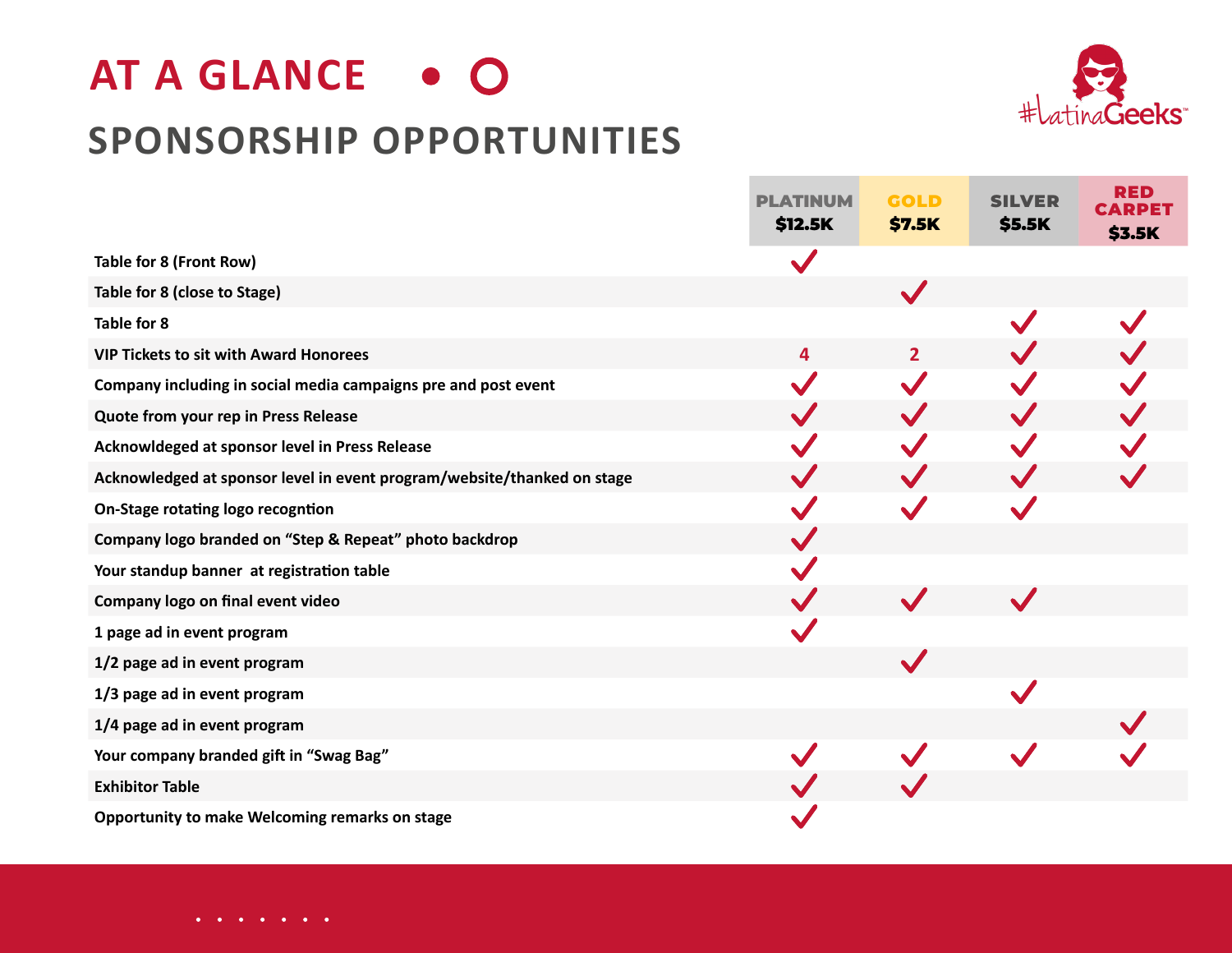

#### **PLATINUM SPONSOR - \$12,500 (EXCLUSIVE – 1 OFFERED)**

- **•** Identified and promoted as 10th Anniversary Inspirada Awards Gala (Presenting) Sponsor
- **•** Quote requested and made available to the press for the press release leading up to the event
- **•** Company name and logo on #LatinaGeeks event site w/direct link to your company page and at event, on rotating screen on stage, mentioned during live program
- **•** Digital Branding: Company including in social media marketing campaigns through #LatinaGeeks social media channels
- **•** 1-page ad in event program
- **•** Your standup up banner at registration table
- **•** Company logo branded on "Step & Repeat" photo backdrop
- **•** Company name and logo next to all videos related to the event on our website, www.latinageeks.com.
- **•** 8 complimentary passes to the 10th Anniversary Gala (Table of 8 in front row)
- **•** 4 VIP Passes to sit at Honoree table
- **•** Your company branded attendee gift in "swag bag"
- **•** Exhibitor Table
- **•** Opportunity to make Welcoming remarks at 10th Anniversary Gala ceremony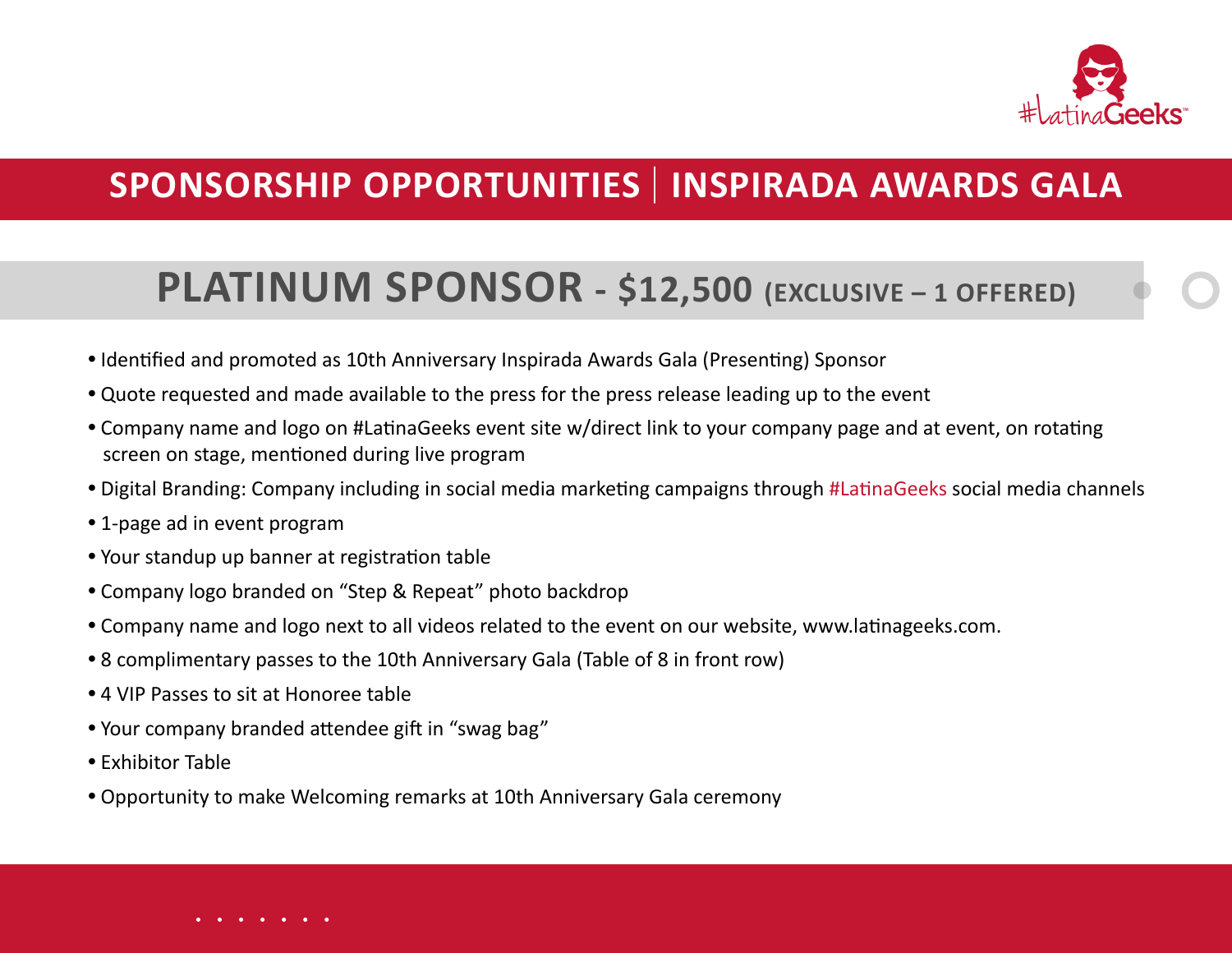

#### **GOLD SPONSOR - \$7,500**

- **•** Identified and promoted as #LatinaGeeks 10th Anniversary Inspirada Awards Gala Gold Sponsor
- **•** Company recognition as Gold Sponsor in the press release
- **•** Company name and logo on #LatinaGeeks event site w/direct link to your company page and at event, on rotating screen on stage, mentioned during live program
- **•** Digital Branding: Company including in social media marketing campaigns through #LatinaGeeks social media channels
- **•** Company name and logo in all marketing materials; including screen on stage, sponsor sign at registration and the produced video
- **•** ½ page ad in event program
- **•** Exhibitor table (for recruiting or promotion of goods/services)
- **•** 8 complimentary passes (Table of 8 close to stage)
- **•** 2 VIP tickets to sit with Honorees
- **•** Your company branded attendee gift in "swag bag"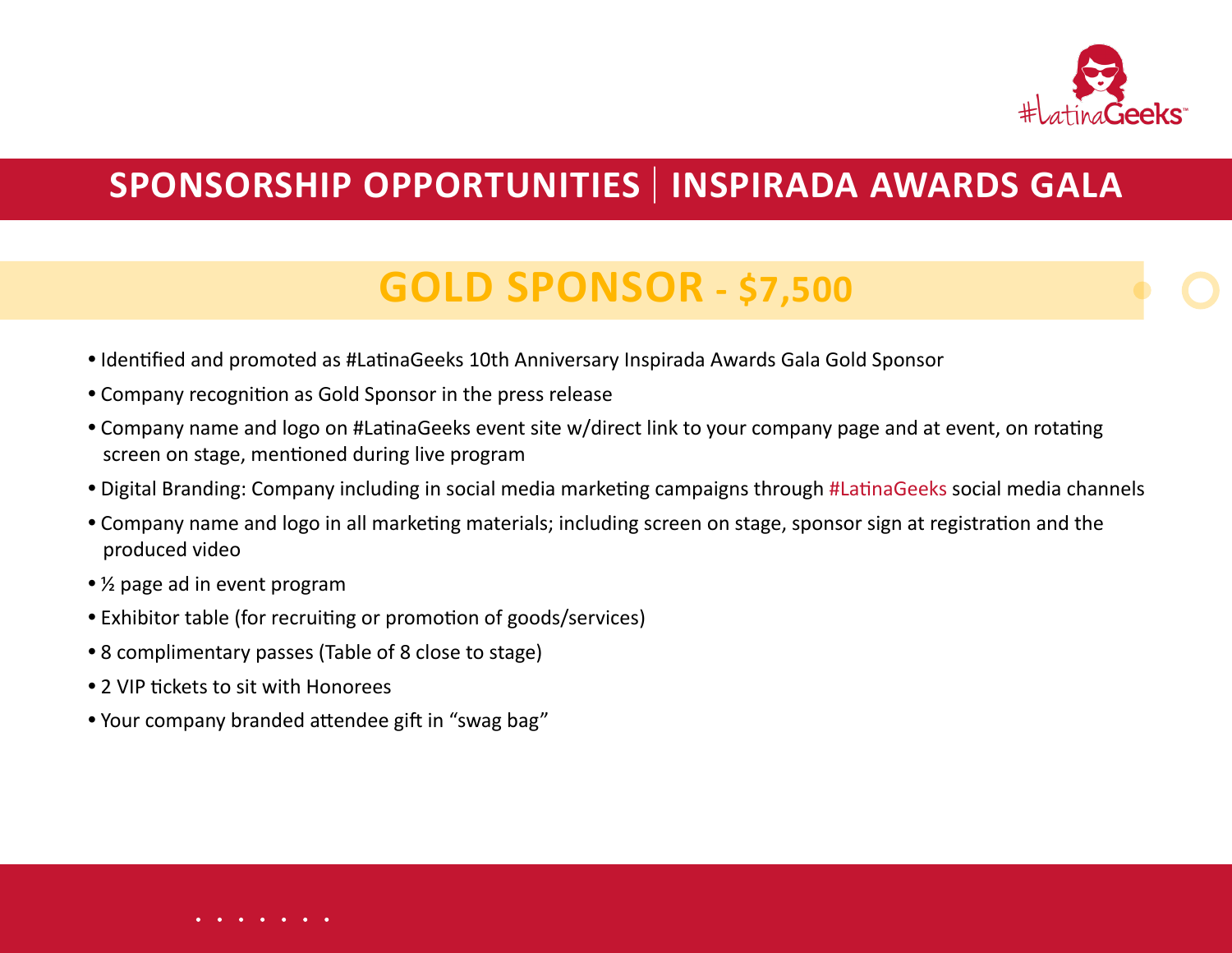

#### **SILVER SPONSOR - \$5,500**

- **•** Identified and promoted as #LatinaGeeks 10th Anniversary Gala Silver Sponsor
- **•** Company recognition as Silver Sponsor in the press release
- **•** Company name and logo on #LatinaGeeks event site w/direct link to your company page and at event, on rotating screen on stage, mentioned during live program
- **•** Digital Branding: Company including in social media marketing campaigns through #LatinaGeeks social media channels
- **•** Company name and logo in all marketing materials; including screen on stage, sponsor sign at registration and the produced video
- $\frac{1}{3}$  page ad in event program
- **•** 8 complimentary passes (Table of 8)
- **•** Your company branded attendee gift in "swag bag"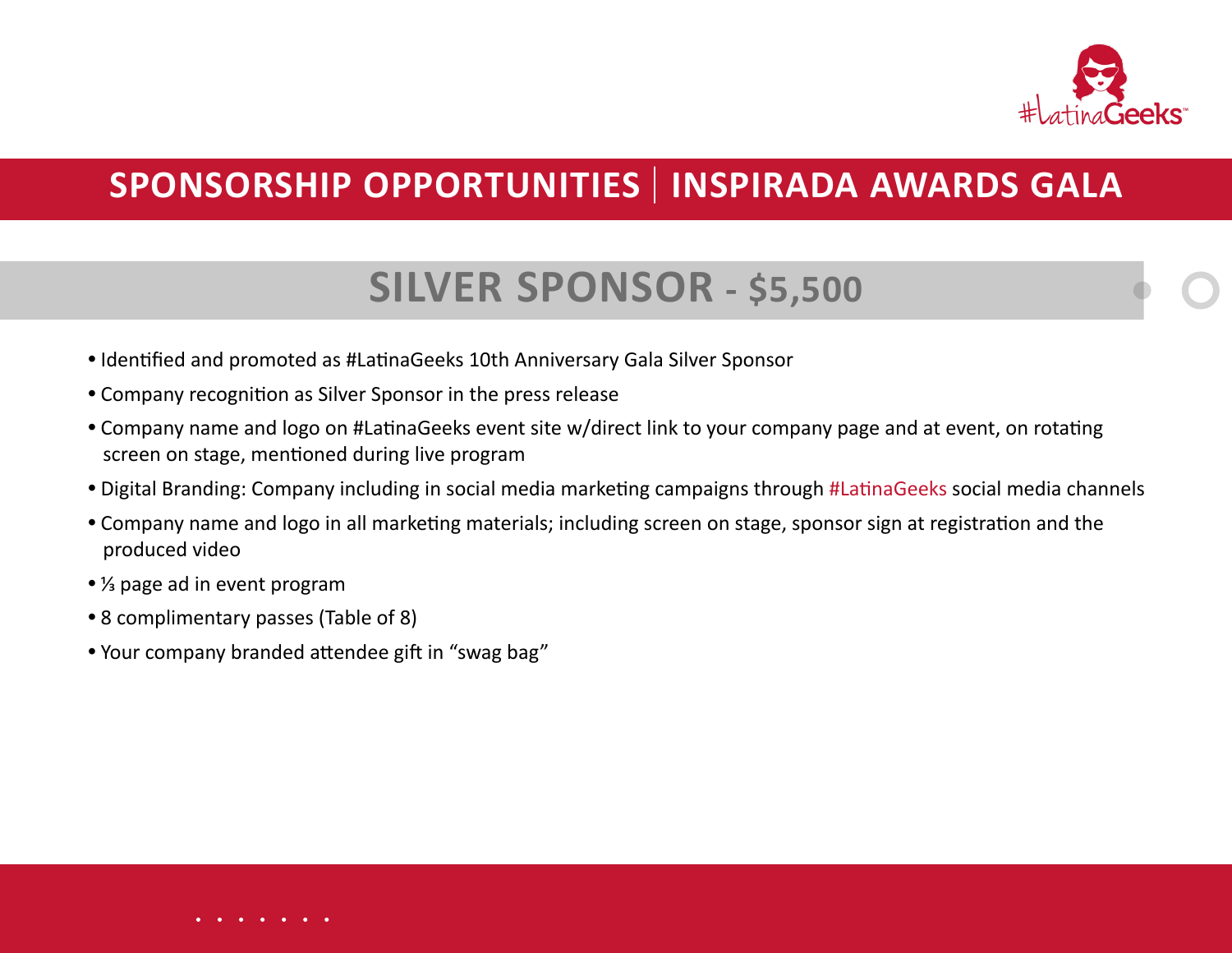

#### **RED CARPET SPONSOR - \$3,500**

- **•** Identified and promoted as #LatinaGeeks 10th Anniversary Inspirada Awards Gala Red Carpet Sponsor
- **•** Company recognition as Red Carpet Sponsor in the press release
- **•** Company name and logo on #LatinaGeeks event site w/direct link to your company page, mentioned & thanked during live program
- **•** Digital Branding: Company including in social media marketing campaigns through #LatinaGeeks social media channels
- **•** Company name and logo in all marketing materials; including sponsor sign at registration
- **•** ¼ page ad in event program
- **•** Table for 8
- **•** Your company branded attendee gift in "swag bag"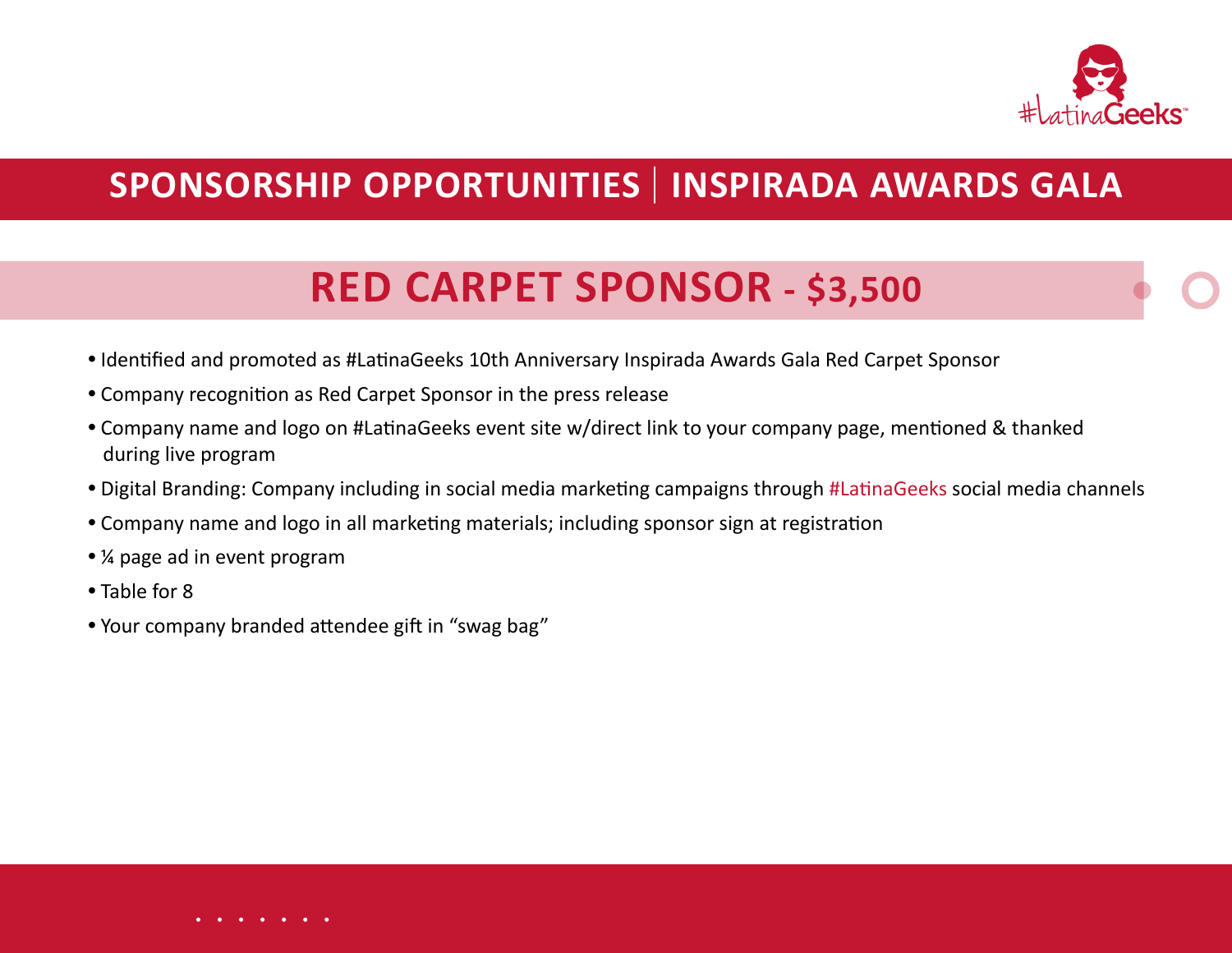

#### **OTHER OPPORTUNITIES**

#### **COCKTAIL HOUR SPONSOR - \$2,500 (1 OFFERED)**

- Identified and promoted as #LatinaGeeks 10<sup>th</sup> Anniversary Inspirada Awards Gala Cocktail Hour Sponsor
- **•** Company name and logo in all marketing material, event site, sponsor sign at registration and in program collateral
- **•** Signage at reception/bar area as the official Cocktail Hour Sponsor
- **•** 8 complimentary passes

#### **TABLE SPONSOR - \$1,500**

- **•** Table for 8
- **•** ¼ page ad in Inspirada Awards program
- **•** Table Sponsor acknowledgement with your logo on table sign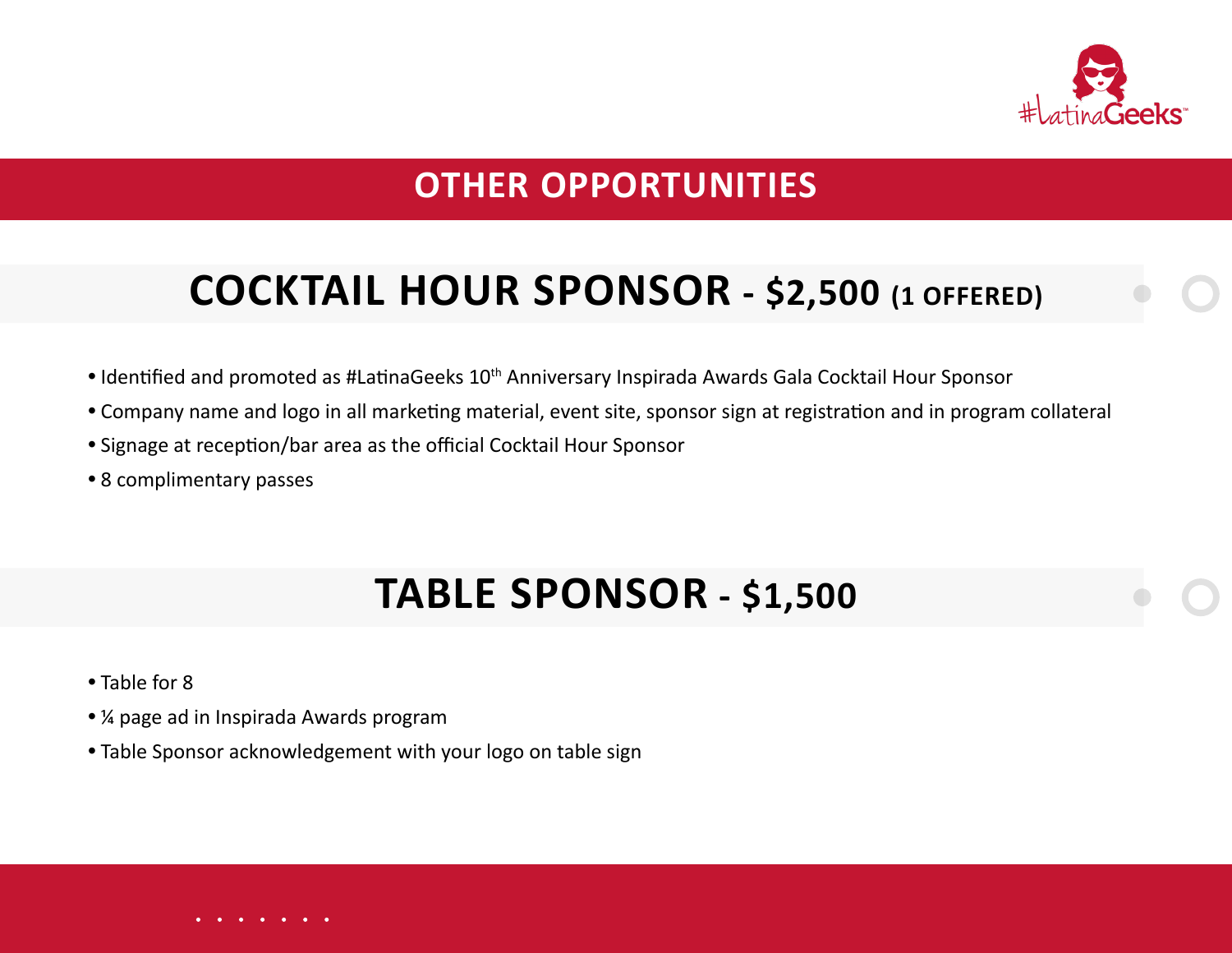

# **10TH Anniversary** INSPIRADA AWARDS GALA CHAIRS



*Samantha Huerta L.A. Chapter President*



*Lala Castro Co-Founder & Executive Director*



*Denyse Cardozo Managing Director*